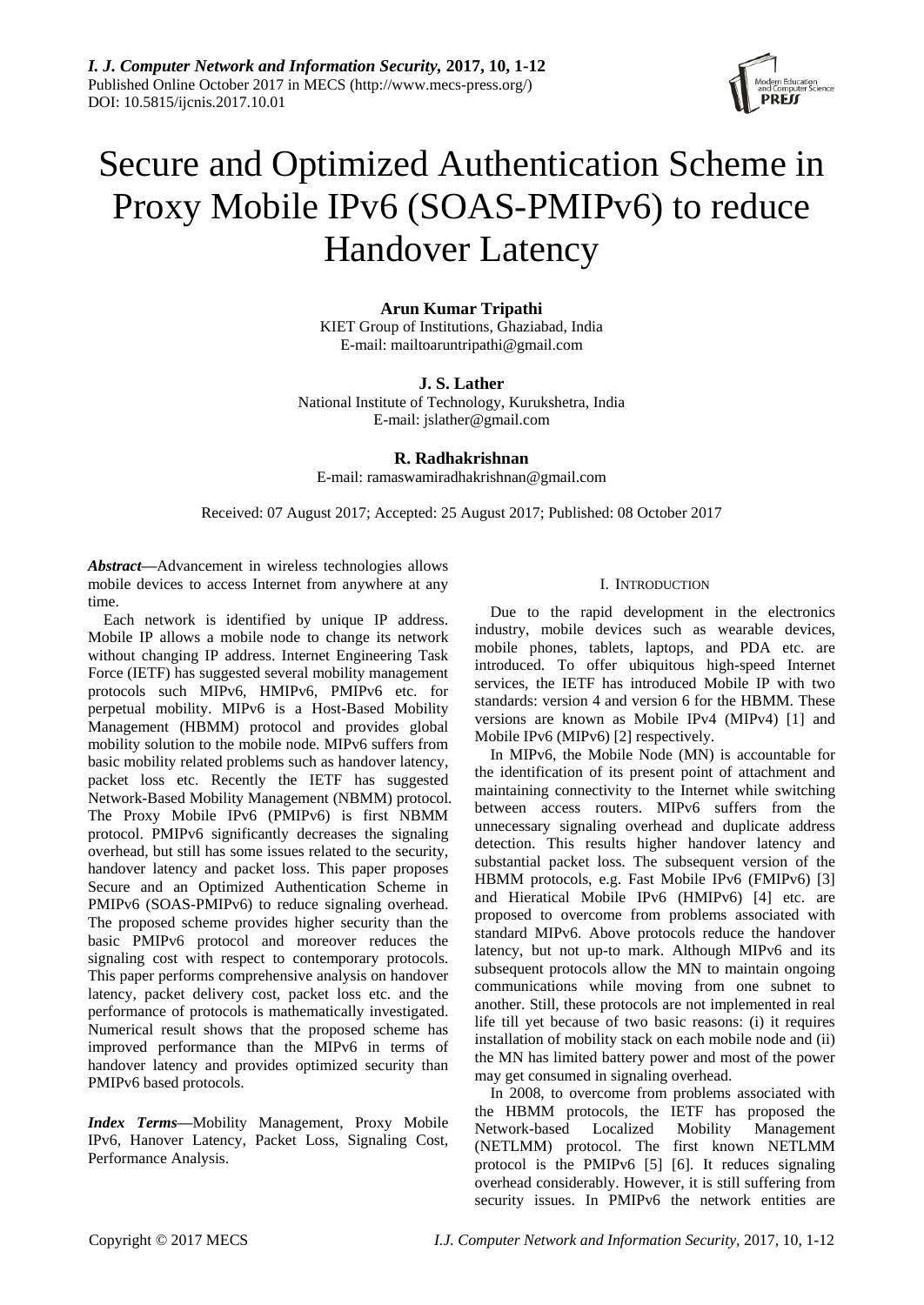responsible for mobility related signaling overhead. The network entities are connected through uninterrupted power supply and have faster processing capabilities. Therefore, PMIPv6 provides fast and efficient handover management. This paper proposes a modification in the PMIPv6 authentication procedure by reducing the signaling message exchanged among network entities, which further reduces the delay of MN registration. The proposed SOAS-PMIPv6 is an efficient scheme than PMIPv6 [7] and secure scheme than basic PMIPv6.

The researchers have proposed a number of techniques for evaluation of mobility management. The analytical models can be categorized as random-walk-through models, fluid-flow models, simple numerical calculationbased approaches, and Markov-based models etc.

In this paper, a simple numerical calculation based approach [8] is used for analyzing the results of the proposed model. Initially, the paper explores the existing HBMM and NBMM protocols. Afterward, SOAS-PMIPv6 is proposed to reduce signaling overhead and packet loss in PMIPv6.

The rest of the paper is structured as follows. Section II deals with basic host-based and network-based mobility management protocols. In the section III describes the proposed work. Section IV deals with quantitative analysis of based on handover latency, packet delivery cost, total cost and packet loss. The section V deals with result analysis among MIPv6, PMIPv6 and SOAS-PMIPv6. In section VI the paper is concluded.

#### II. RELATED WORKS

In this section, basic existing host-based mobility protocol, i.e. standard MIPv6 and network-based mobility protocol i.e. PMIPv6 are discussed.

### *A. Standard Mobile IPv6 (MIPv6)*

In the HBMM protocols [2] [7] the mobile entities are responsible for all mobility related signal. To achieve this the MN must be capable of managing mobility by itself. In MIPv6, the MN is uniquely identified by an address, irrespective of its point-of-attachment to the Internet. Within Home Network (HN), this unique address is known as Home Network Address (HoA). On the other hand, when MN is crosses the boundary of home network and visits to another network, it is still addressable by one or more unique addresses known as Care-of-Address (CoA). A router with special capabilities in home link is known as Home Agent (HA) and while in foreign link this router is known as Foreign Access Router (AR). The HA maintains Binding Cache Entry (BCE) for all MN's participating in mobility. Packets from the Correspondent Node (CN) to the MN are intercepted by the HA. The HA searches for an entry of the MN in the BCE. If entry found in the BCE, all packets are forwarded to the HoA or the CoA based on MN's location. Fig. 1 shows packet delivery procedure from the CN to the MN, when the MN is in the HN.



Fig.1. Delivery of packets from CN to MN in Home Network

Fig. 2 shows packet delivery procedure from the CN to the MN, when the MN is attached to a foreign link.



Fig.2. Delivery of packets from CN to MN in Foreign Network

In MIPv6, when the MN is attached to a foreign link after leaving the HN or to a new foreign link after leaving the previous foreign link, it suffers from handover latency and wastage of bandwidth because IP packets from the CN to the MN are firstly delivered to the HA. The HA encapsulates the packets and forwards the packets to the CoA associated with the MN via tunnel. This packet forwarding mechanism is known as triangular routing. To overcome this problem, the MIPv6 uses Return Routability Procedure (RRP). The RRP is responsible for secured route optimization. Fig. 3 shows direct delivery of IP packets between the MN and the CN without involving the HA in communication. In RRP, four messages Home-Test-Init (HoTI), Home-of-Test (HoT), Care-of-Test-Init (CoTI) and Care-of-Test (CoT) are exchanged between CN and MN. Once the route optimization is verified cryptographically, the CN can directly communicate to the MN. Due to route optimization, bottleneck problem at HA reduces significantly along with better bandwidth utilization.



Fig.3. Direct delivery of data packets between MN and CN

- **Singling flow in MIPv6:** Fig. 4 shows the message or signaling flow in MIPv6. Each step is described as follows:
	- **Step 1:** As MN boots up (power on) or moves to a new network, after crossing the boundaries of the HN network. It sends multicast Router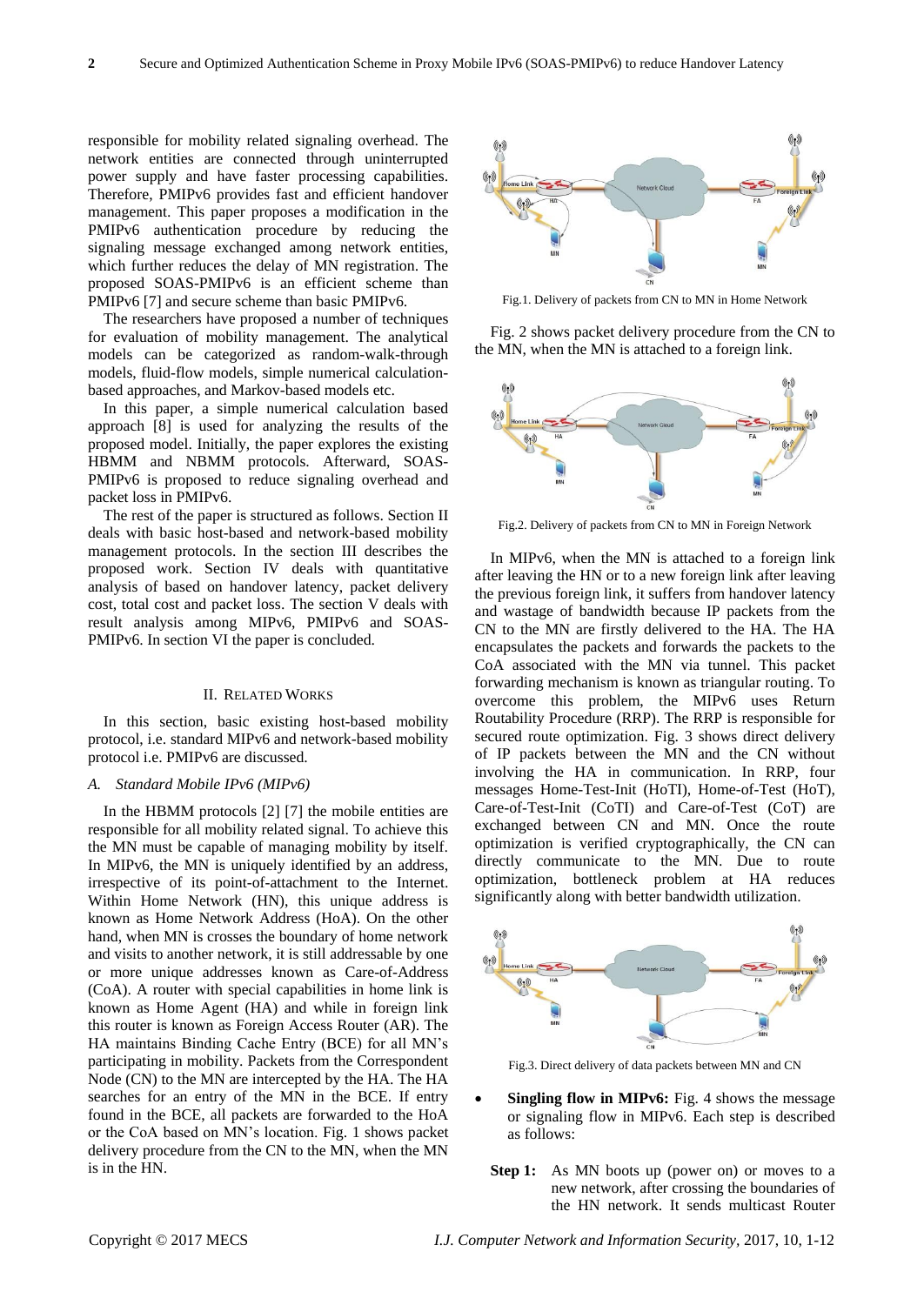Solicitation (RS) message to locate Access Routers (AR) on the link.

- **Step 2:** On receiving the RS message, all AR in the range of the MN response back to the MN by sending Router Advertisements (RA) messages. The RA messages include information such as network prefixes, the link Maximum Transfer Unit (MTU), routes specification, etc.
- **Step 3:** Based on the RA messages that the MN received from neighboring ARs, the MN selects a Candidate Access Router (CAR) for further communication and extract 64-bits of network prefix its RA message. The MN also generates one or more 64-bits suffix.



Fig.4. Signaling diagram in MIPv6

- **Step 4:** One of the 64-bit suffix is appended to the 64-bit prefix, to generate 128-bit unique global address. This generated address is known as Tentative Care of Address (TCoA). To verify the uniqueness of TCoA, Duplicate Address Detection (DAD) process is performed.
- **Step 5:** For the DAD, the MN broadcasts Neighbor Solicitation (NS) message containing TCoA to all MN on the local link. After receiving the TCoA, all neighboring nodes compare their own address with the received TCoA. If any neighboring node finds the TCoA is same as address that it has. It immediately responses to defend it's an address by sending Network Advertisement (NA) message to the MN. Now, the MN again performs step 4 and 5 to find unique TCoA on the local link.
- **Step 6:** If MN doesn't receive the NA message within a reasonable time interval [2], it shows the success of the DAD. Now the TCoA is considered as unique on the link and this TCoA is immediately assigned as Care of Address (CoA) of MN.
- **Step 7:** As the CoA is assigned to the MN, it immediately informs to the HA about its present location by sending the Binding Update (BU) message. On receiving the BU,

the HA immediately updates or creates the BCE to update or create new point-ofattachment of MN.

- **Step 8:** The HA also responses back to the MN about successful registration. For this, the HA sends the Binding Acknowledgement (BA) message to the MN.
- **Step 9:** The triangular routing is responsible for the packet loss. To overcome from it, MN sends two messages HoTI via HA and CoTI directly to the CN. The HoTI message contains home-init cookie and requests for a home keygen token from the CN. Similarly, CoTI message contains care-of init cookie and requests for a care-of keygen token from CN.
- **Step 10:** The CN send HoT and CoT messages in response HoTI and CoTI respectively. The HoT is sent via HA and CoT directly to the MN. The HoT contains home keygen token, home init cookie and home nonce index. Similarly, the CoT contains care-of keygen token, the care-of init cookie and care-of nonce index.
- **Step 11:** After receiving the HoT and the CoT messages, the MN compares the received messages for verification and after successful verification, the MN sends the BU message to the CN. The purpose of this message to notify about present location i.e. present the CoA of the MN to the CN.
- **Step 12:** After receiving the BU from the MN, the CN immediately updates its BCE with the present CoA as well as inform to the MN about the BCE update by sending the BA.
- **Step 13:** The BA message works as an indication about successful route optimization. Now, the MN communicates directly to the CN without participating the HA in communication.

# *B. Proxy Mobile IPv6 (PMIPv6) Protocol*

The network-based mobility management approach has numerous advantages over the host-based mobility management approach. In network-based mobility management protocols, the MN neither requires special security configurations nor special software update for providing IP-based mobility support. PMIPv6 [8], [9] reuses basic concept of the standard MIPv6. It works in Localized Mobility Domain (LMD) without involving the MN in mobility related signaling. All the mobility related signals are carried out by network entities. These entities are Mobile Access Gateway (MAG), Local Mobility Anchor (LMA) and Authentication, Authorization, Accounting (AAA) server. The MAG in PMIPv6 has the same responsibilities as the AR in standard MIPv6 with some additional capabilities. The MAG is positioned in between the MN and the LMA. The basic responsibility of the MAG is Movement Detection (MD) of the MN and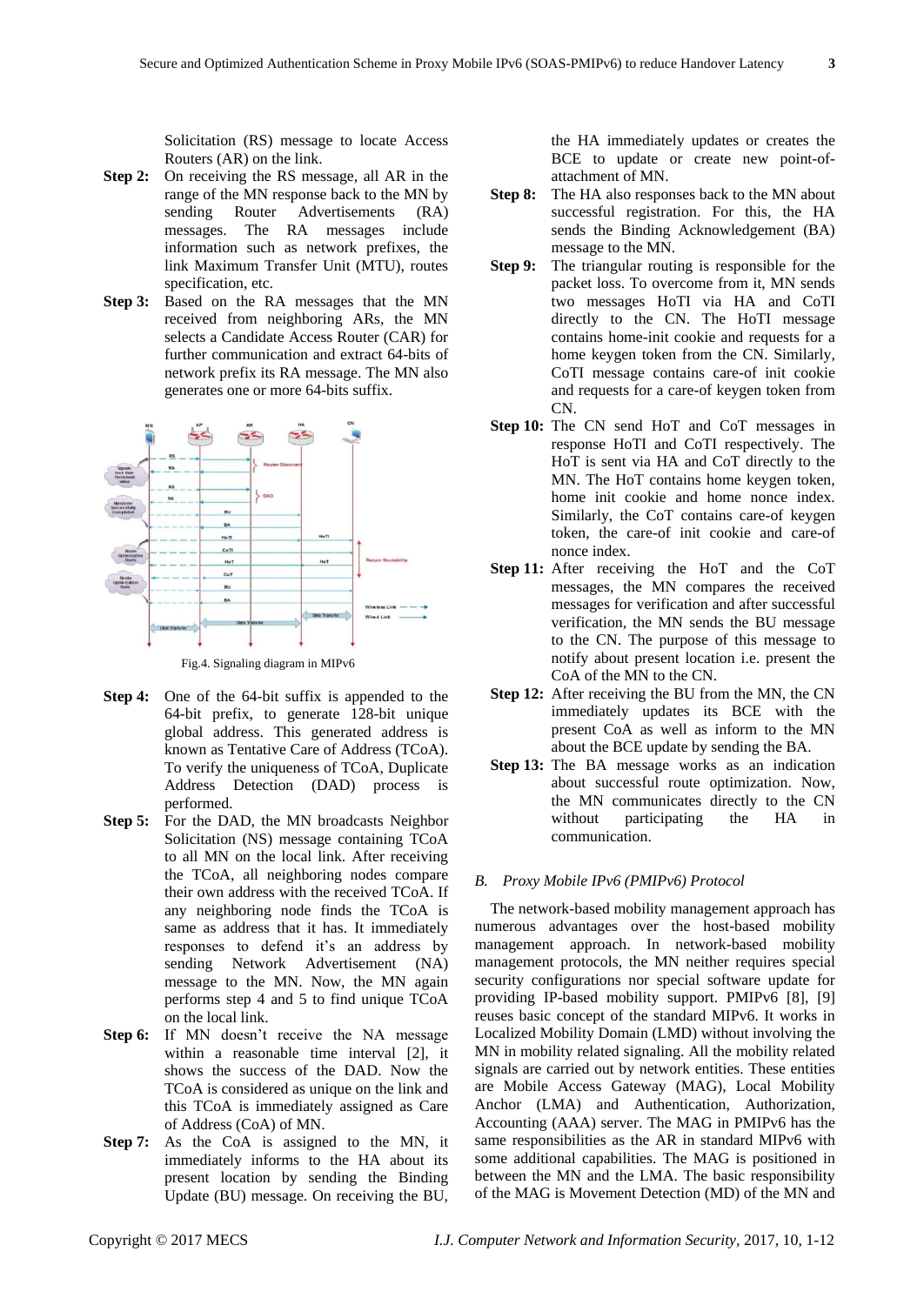

initiation of mobility signaling on behalf of the LMA. Fig. 5 shows the MN's movement in LMD.

Fig.5. Architecture of PMIPv6

The MAG requests to the AAA server for necessary security checks in order to verify the MN's identity. After successful authentication from the AAA server and the MAG sends Proxy Binding Update (PBU) message to the LMA. The LMA responses to the MAG with Proxy Binding Acknowledgement (PBA) and then MAG setups a bidirectional tunnel for communication between the MAG and the LMA. All traffic from the LMA to the MN and from the MN to the LMA passes through the established tunnel. The MAG is also responsible for maintaining the Binding Update List (BUL). The BUL contains the information about all MNs to that are attached to individual MAG. Moreover, the LMA in a LMD is similar to the HA in standard MIPv6 with some supplementary capabilities required to support PMIPv6.

LMA works as a topological anchor point for LMD. LMA allocates Home Network prefix (HNP) to the MN and maintains the BCE. The BCE binds the IP address of the MN with the Proxy-Care-of Address (P-CoA). The P-CoA is the unique address, which is configured on the interface of the MAG at the bidirectional tunnel endpoint. The MN can communicate with the CN with the help of assigned P-CoA.

- **Signaling flow in PMIPv6:** Fig. 6 shows message or signaling flow in PMIPv6. Each step is described as follows:
	- **Step 1:** When a MN arrives into new LMD after leaving previous one or switch the power on in the existing LMD. The MAG immediately detects the presence of the MN.
	- **Step 2:** After detecting attachment, the MAG is responsible for verification of the MN's identity. For verification of MN's identity, the MAG requests to the AAA server by sending the MN-Identifier (MN-ID). The AAA server verifies the MN-ID from an existing database. If the MN is authenticated successfully, the AAA server responses to the MAG by sending MN's profile, the LMA Address (LMAA) and other information stored in the AAA server.
	- **Step 3:** At this step, the MAG requests to the LMA

for registration of the MN by sending the PBU message. The PBU includes the MN-ID, the P-CoA, the MAG-ID, and the binding lifetime of MN's etc.

**Step 4:** After receiving the PBU the LMA sends AAA query message to the AAA server for verification of the authenticity of the PBU sender.



Fig.6. Signaling Diagram in PMIPv6

- **Step 5:** The AAA server searches for MAG-ID in its database for verification and if MAG is successfully verified then it immediately responses to the LMA by the AAA response message.
- **Step 6:** After successful verification from the AAA server, the LMA searches for MN's entry in the BCE, if MNs record is found in BCE, it immediately updates it by new MAG-ID or else the LMA immediately creates new record for the MN in the BCE. The LMA also informs back to the MAG about successful registration by sending the PBA message. The PBA message contains Home Network Prefix (HNP) of MN.
- **Step 7:** After receiving PBA, the MAG establishes a bidirectional tunnel between the MAG and the LMA. This tunnel is responsible for transporting all the data traffic between the MAG and the LMA.
- **Step 8:** The MAG informs about successful registration at LMA to MN by sending the Router Advertisement (RA) message.

PMIPv6 offers an efficient handover mechanism as compared to the MIPv6 for localized mobility. PMIPv6 reduces signaling overhead exponentially with respect to MIPv6. But still suffers from handover latency for real time applications due to signaling overhead.

### III. SECURE AND OPTIMIZED AUTHENTICATION SCHEME FOR PROXY MOBILE IPV6 (SOAS-PMIPV6) SCHEME

The handover latency mainly depends on various factors such as layer-2 switching delay, Layer-3 movement delay, authentication delay, and registration delay etc. In this paper, we have proposed a novel scheme that reduces the authentication delay significantly with respect to the PMIPv6 proposed in [8]. In this scheme, we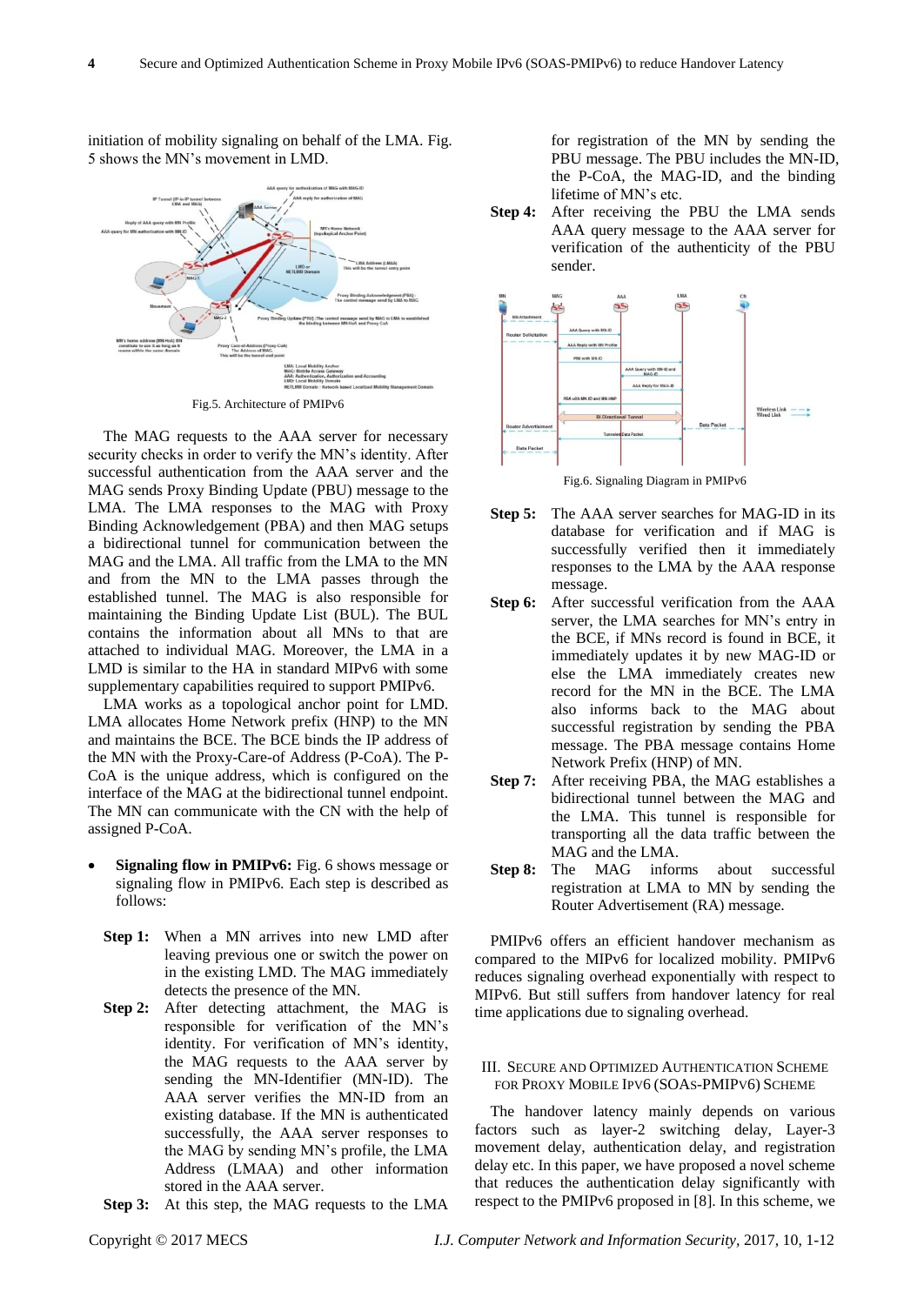have optimized the authentication process by removing redundant signaling messages.

In the existing PMIPv6 [8] the redundant authentication signal increases the singling overhead. As a result, the PMIPv6 has a higher handover latency and as a result higher packet loss. The authentication is a twostep process. In the first step, the MAG requests for verification of the MN to the AAA server by sending AAA query message containing the MN-ID and after successful verification, the AAA server response back by sending the MN profile to the MAG. In second step, the LMA request for verification of the MAG to the AAA server by sending AAA query message containing the MAG-ID and after successful verification, the AAA server response back by sending the MAG profile to LMA.

In case of SOAS-PMIPv6 scheme, the redundant signaling is reduced by multicast addressing and removes the dual authentication. This process decreases the authentication delay considerably.

- **Signaling flow in SOAS-PMIPv6:** Fig. 7 shows message or signaling flow in SOAS-PMIPv6. Each step is described as follows:
	- **Step 1:** As the MN migrates to new LMD from old LMD or boots up in same LMD. The MAG immediately detects the presence of the MN and establishes a point-to-point connection between the MN and the MAG.
	- **Step 2:** To verify the genuineness of the MN, the MAG sends MN-ID along with MAG-ID to the AAA server.
	- **Step 3:** In the meantime, the MN sends Router Solicitation (RS) message to a particular the MAG by selecting it for communication. The MN can send RS at any moment of time after entering in LMD.
	- **Step 4:** Once the AAA server verifies the MN's identity, it sends a multicast message to the MAG and the LMA. The message contains the MN's profile with the MN-ID, the MAG profile with MAG-ID, and reinforced address configuration mode etc. The LMA receives complete information required for MN's and MAG's registration at the LMA. Hence, the MAG has no need to send the PBU message to the LMA explicitly. The multicast message from the AAA server behaves same as the PBU message from the MAG.
	- **Step 5:** After receiving the response from the AAA server, the LMA immediately allocates the Home-Network-Prefix (MN-HNP) and create an entry with the address of the MAG in the BCE of the LMA. The BCE, encompasses information such as the MN-ID, the P-CoA and the prefix assigned to the MN by LMA. The LMA informs about successful creation of MN's entry in the BCE by sending the PBA message to the MAG.



Fig.7. Signaling Flow in SOAS-PMIPv6

- **Step 6:** The MAG construct a virtual bidirectional tunnel between the LMA and the MAG after receiving PBA for communication as well update or create an entry for the MN in the BUL.
- **Step 7:** The MAG also informs to the MN about successful registration by sending the RA message. All the packets from the CN are redirected to the MN through established bidirectional tunnel.

# IV. QUANTITATIVE ANALYSIS OF HANDOVER LATENCY COST, PACKET DELAY COST AND TOTAL COST IN MIPV6, PMIPV6 AND SOAS-PMIPV6 SCHEMES

The root cause of handover latency in next-generation mobile-IP networks is the signaling overhead. The handover process is depends on the Layer-2 and the Layer-3 handover. The Layer-2 handover latency is the time between when the MN disconnects from Current Access Router (CAR) and get connected to the New Access Router (NAR) within same subnet. On the other hand, the Layer-3 handover includes agent discovery, authentication and registration process. The MN experience layer-3 handover as it crosses the boundaries of residing network. For analysis following assumptions are taken into considerations:

- **a.** For analysis of MIPv6, PMIPv6 and SOAS-PMIPv6 protocols under the same network structure, the administrative domain can be applied as follows. In MIPv6, the administrative domain is considered as foreign network and for PMIPv6, it is considered as the home network domain because the MN is free to move in the LMD.
- **b.** It is considered that the MNs can access a visiting network after successful completion of AAA procedure and access delays are same for MIPv6, PMIPv6, and SOAS-PMIPv6 protocols.
- **c.** The elapsed combining MN-HNP with MN's suffix at interface is negligible.
- **d.** All the delays considered are symmetric.
- **e.** During return routability procedure, the time between the MN and the CN via HA is taken into consideration because it is larger than the required for direct communication between the HA and CN.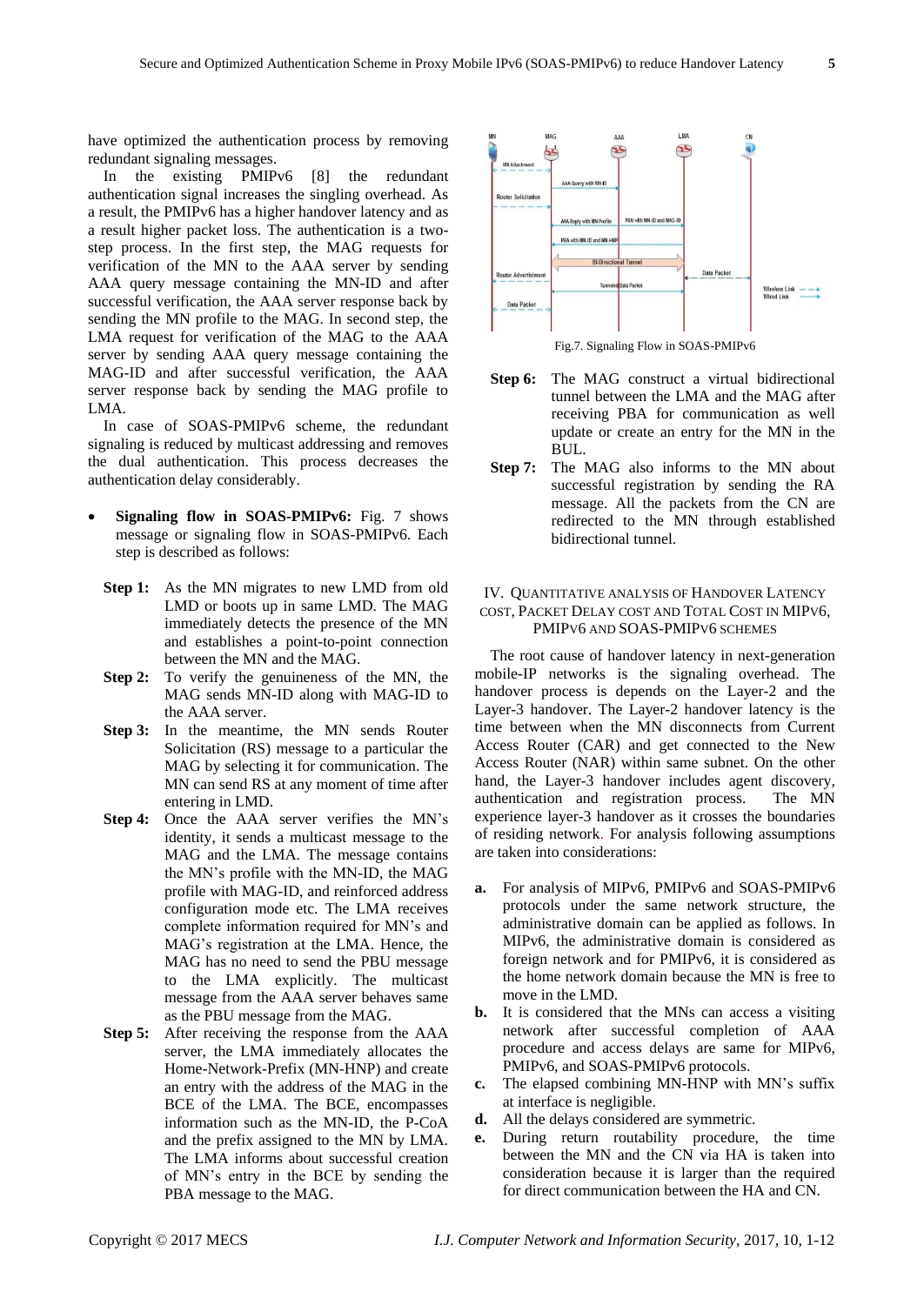This section deals with numerical analysis based on simple numerical scheme among MIPv6 [1], PMIPv6 [8] and SOAS-PMIPv6. Fig. 8 shows network model considered for analysis. The proposed scheme incorporates basic assumptions taken into account in [8], [10], [11], [12], [13], [14]. In PMIPv6, the LMD is the localized mobility domain in which the LMA provides seamless mobility to the MN. There is no special sequence for sending the RS message by the MN to the MAG. After detecting the attachment by the MAG, the MN may send the RS message any instant of time. Therefore, its effect the RA message is not taken into consideration for the analysis.



Fig.8. Analytical Model for Performance Analysis

The minimum amount of time before sending unsolicited multicast advertisements is Min Rtr Adv Interval (MinInt) and the maximum amount of time before sending unsolicited multicast advertisements is Max\_Rtr\_Adv\_Interval (MaxInt). Therefore, the mean time between two successive router advertisement messages can be calculated as (MinInt + MaxInt $)/2$ .

Movement Detection (MD) plays an important role and also very costlier. After establishing layer-2 connection, the layer-3 handover is identified by the MD. The MD is the time spent for the discovery of a new AR performed through the RS and the RA message exchanges between the MN. The mean value of MD delay is half of the mean time between unsolicited router advertisement messages and calculated as  $(MinInt + MaxInt) / 4$ .

# *A. Analysis of handover latency cost incurred in MIPv6, PMIPv6 and SOAS-PMIPv6*

The basic objective of movement detection is to check that whether the MN has reached to a new network after crossing the previous network boundary or not. If movement detection is identified, then the previous CoA should be invalidated and a new CoA should be assigned to establish or maintain an upper layer connection. This process encompasses singling overhead.

 **Handover Latency Cost in MIPv6:** Handover latency in the MIPv6 depends on various factors such as movement detection delay, duplicate address detection delay, authentication delay and registration delay. The DAD process is very critical and has highest delay in MIPv6. The handover latency cost in MIPv6 is described as follows:

$$
HLC_{MIPv6} = T_{MDD} + T_{DADD} + T_{AD} + T_{RD}
$$
 (1)

Where,  $T_{MDD}$  is the movement detection delay,  $T_{DADD}$ is the duplicate address detection delay,  $T_{AD}$  is the authentication delay / access delay and  $T_{RD}$  is the registration delay. These terms are described as follows:

The movement detection is described as follows:

$$
T_{MDD} = (MinInt + MaxInt)/4 \tag{2}
$$

The authentication delay between the AR and AAA server is same as delay between the HA and AAA server. The authentication delay is described as follows:

$$
T_{AD} = 2 * (2T_{Authentication})
$$
 (3)

The registration delay includes registration delay at the HA, route optimization delay and registration delay at CN.

$$
T_{RD} = HA_{RD} + CN\_MN_{ROD} + CN_{RD} \tag{4}
$$

Where,  $HA_{RD}$  is the home agent registration delay,  $CN<sub>RD</sub>$  is the correspondent node registration delay and CN\_MN<sub>ROD</sub> is route optimization delay between MN and CN. Each of these delays are explored as follows:

$$
HA_{RD} = 2(T_{MN-AP} + T_{AP-AR} + T_{AR-HA})
$$
 (5)

$$
CN_{RD} = 2(T_{MN-AP} + T_{AP-AR} + T_{AR-CN})
$$
 (6)

$$
CN_{MN_{ROD}} = 2(T_{MN-AR} + T_{AR-AP} + T_{AP-HA} + T_{HA-CN})
$$
\n(7)

We have considered that the delay between the AR to the CN through the HA rather than direct delay between MN and CN. Because, delay through the HA is always greater than delay in direct communication between the MN and CN. Therefore, the equation (1) becomes

$$
HLC_{MIP\nu6} = T_{MD} + T_{DAD} + 4T_{AR-HA} + 6(T_{MN-AP} + T_{AP-AR}) + 2(T_{HA-CN} + T_{CN-AR})
$$
 (8)

 **Handover Latency Cost in PMIPv6:** In PMIPv6, the authentication process is required only once for the MN either when the MN enters first time in the LMD boundary or boots-up first time in the boundary of LMD. The handover latency in PMIPv6 affected by the wireless signaling delay between the MAG to the MN, authentication process delay from the AAA server and, the registration process delay. In PMIPv6, for registration process two packets are transmitted one for the PBU and another one for the PBA. To authenticate the MN the MAG exchanges two messages with the AAA server and to authenticate the MAG the LMA exchanges two messages with the AAA server. Thus, total four messages are exchanged. Hence, the handover latency cost in PMIPv6 is described as follows:

$$
HLC_{PMIPv6} = T_{RD} + T_{AD} + T_{MN-AP} + T_{AP-MAG} \quad (9)
$$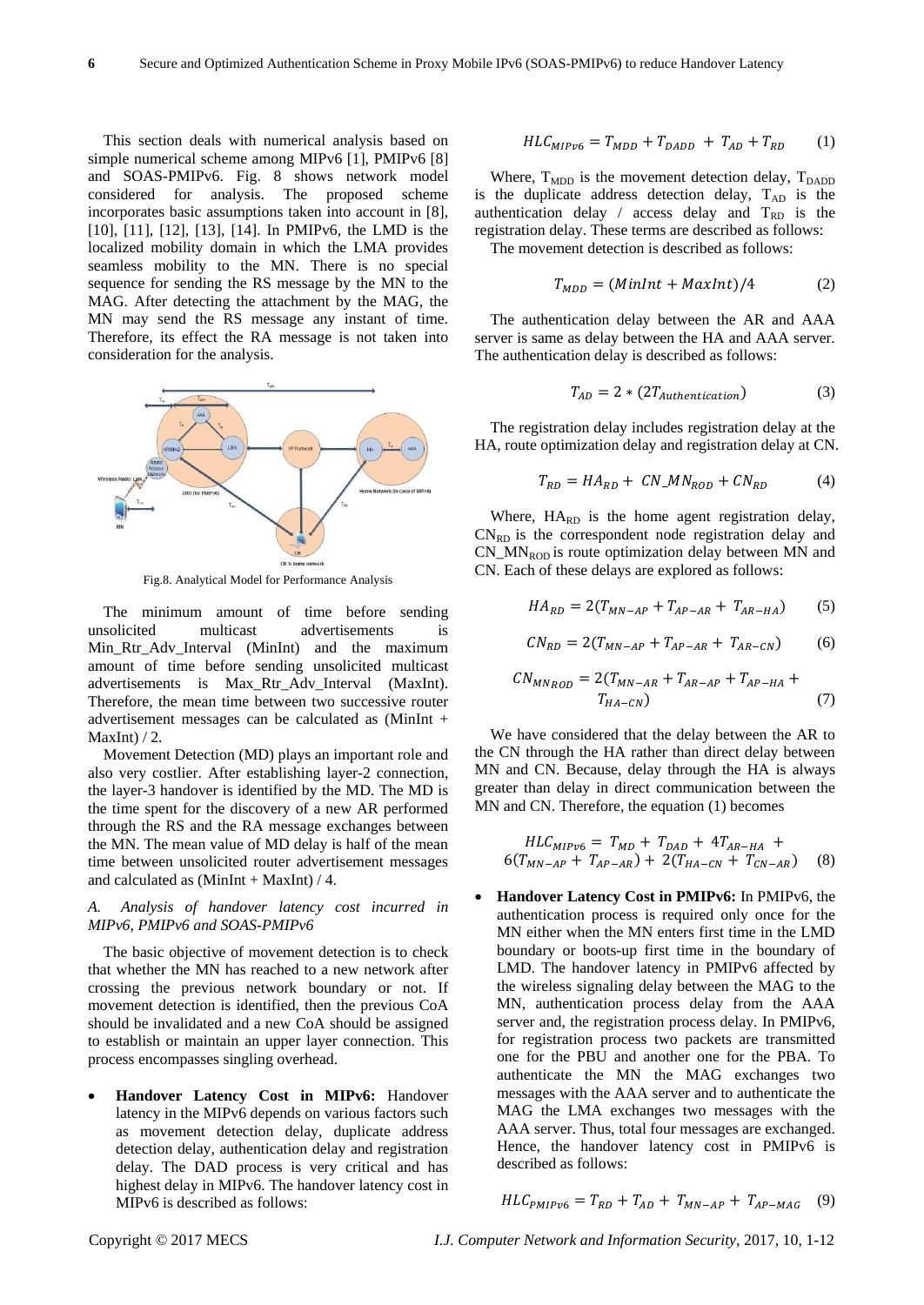The registration delay is described as follows:

$$
T_{RD} = 2T_{MAG-LMA} \tag{10}
$$

The authentication delay is described as follows:

$$
T_{AD} = 2 * 2T_{Authentication}
$$
 (11)

Now the equation (9) is represented as

$$
HLC_{PMIPv6} = 4T_{Authentication} + 2T_{MAG-LMA} + T_{MN-AP} + T_{AP-MAG}
$$
 (12)

 **Handover Latency Cost in SOAS-PMIPv6:** The proposed SOAS-PMIPv6 scheme optimizes significantly authentication delay process. In PMIPv6, for authentication total four messages are exchanges are exchanges among network entities.

While for authentication in SOAS-PMIPv6 only three packets are exchanged, one unicast packet for MN's authentication request containing MN-ID and MAG-ID from the MAG to the AAA server and two multicast authentication response packets are transmitted from the AAA server. One message to the MAG containing MN's successful authentication information and another one to the LMA for updating the BCE entry at LMA. The handover latency of SOAS-PMIPv6 can calculated as:

 $HLC_{SOAS-PMIPv6} = T_{RD} + T_{AD} + T_{MN-AP} + T_{AP-MAG}$  (13)

The registration delay is described as follows:

$$
T_{RD} = T_{MAG-LMA} \tag{14}
$$

The authentication delay is described as follows:

$$
T_{AD} = 3T_{Authentication} \tag{15}
$$

Therefore, the equation (13) becomes

$$
HLC_{SOAS-PMIPv6} = 3T_{Authentication} + T_{MAG-LMA} + T_{MNG-P} + T_{AP-MAG}
$$
 (16)

# *B. Analysis of packet delivery cost incurred in MIPv6, PMIPv6 and SOAS-PMIPv6*

The packet delivery cost depends on various factors such as transmission delay, propagation delay, processing delay and queuing delay. Therefore the packet delay can be expressed as:

$$
PD = T_{TD} + T_{Proof} + T_{PropD} + T_{QD} \tag{17}
$$

The  $T_{TD}$ ,  $T_{Proc}$ ,  $T_{Prop}$  and  $T_{OD}$  are transmission delay, processing delay, propagation delay and queueing delay respectively. These delays are defined as follows:

**a. Transmission Delay:** It is defined as the amount of time required to transmit all of the packet's bits into the link. If L is the length of message and B is the bandwidth of link, then transmission delay is expressed as follows:

$$
T_{transmission\_delay} = \frac{L}{B} \tag{18}
$$

- **b. Processing delay:** It is the time elapsed in scrutinizing the header of packet. The processing time includes the time elapsed for analyzing bit level errors in the packet before sending the packet to the upstream node. The processing speed of sophisticated routers is normally in the order of microseconds or less.
- **c. Propagation Delay:** It is the time that taken by a bit to propagate through the communication channel from a node to the next node. This delay depends of type of transmission media.
- **d. Queueing Delay:** It is the time that a packet elapsed in a queue. The high-speed intermediate routers have incoming and outgoing queue both.
- **Packet Delivery Cost on wired and Wireless Links:**  Total packet delivery cost includes, packet delivery cost on wired link as well as wireless link. These cost are defined as follows:
- **a. Packet delivery cost on wired link:** The packet delivery cost for single hop on wired link expressed as follows:

$$
PDC_{wired} = \frac{L}{B_{wd}} + T_{wd} + T_{QD} \tag{19}
$$

Here, the bandwidth of wired link is represented by  $B_{wd}$ , the 'L' represents the length of the packet,  $T_{OD}$ represents the average queuing delay of each intermediate router on the Internet. Since, a wired link may have number of hops from sources to destination. Hence, Total delay on wired link can be expressed as:

$$
DPC_{wired} = \left(\frac{L}{B_{wd}} + T_{wd} + T_{QD}\right) * N_{HOP} \tag{20}
$$

**b. Packet delivery cost on wireless link**: Wireless links are less reliable than wired. Let  $n_f$  defines the number of wireless link failure  $[15]$  and  $P_{\text{nf}}$  describes probability that before successful transmission the message fails nf times. The mean number of nf is expressed as follows:

$$
E_{nf} = \Sigma_{nf=0}^{\infty} n_f * P_{nf} = \frac{P_{wlf}}{1 - P_{wlf}} \tag{21}
$$

Where,  $P_{w1f}$  defines the probability of wireless link failure. Thus, total wireless link delay to deliver packet PDCwireless is expressed as follows:

$$
PDC_{wireless} = \left(\frac{L}{B_{wl}} + T_{wl} + T_p\right) + E_{nf} * \left(\frac{L}{B_{wl}} + T_{wl} + T_p + T_{wait}\right)
$$
(22)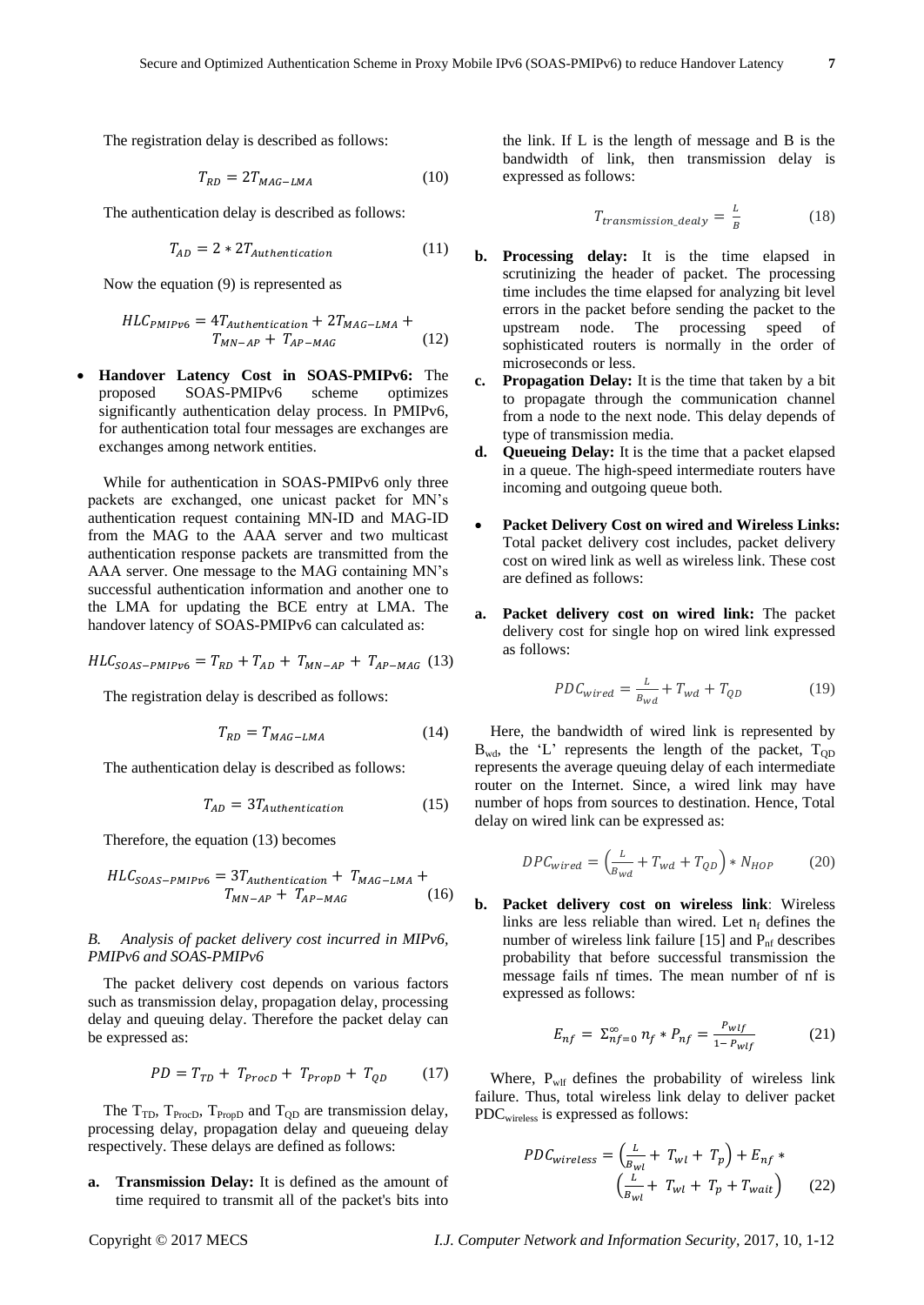Where,  $B_{wl}$  represents the bandwidth of wireless link,  $T_{wl}$  represents propagation delay,  $T_p$  is the processing time of message and  $T_{wait}$  is waiting time to ensure that the message has been lost. The waiting time directly depends on Round Trip Time (RTT) and can be calculated as follows:

$$
T_{wait} = \rho \left( \left( \frac{L}{B_{wl}} \right) + T_{wl} + T_p \right) \tag{23}
$$

Where,  $\rho$  is the weight factor for waiting time. Hence, delay for single hop wireless link is expressed as:

$$
PDC_{wireless} = \left(\frac{1 + \rho * P_{wlf}}{1 - P_{wlf}}\right) * \left(\frac{L}{B_{wl}} + T_{wl} + T_p\right) (24)
$$

 **Packet delivery Cost in MIPv6:** After successful route optimization, the MN can communicate to the CN directly. The communication process involves one wireless link and number of wired links depending on number of hops. Packet delivery cost in MIPv6 can be expressed as follows:

$$
PDC_{MIPv6} = \left(\frac{1 + \rho * P_{wlf}}{1 - P_{wlf}}\right) * \left(\frac{L}{B_{wl}} + T_{wl} + T_p\right) + \left(\frac{L}{B_{wd}} + T_{wd} + T_{QD}\right) * N_{HOP}
$$
(25)

Packet delivery Cost in PMIPv6: The PMIPv6 is a localized Mobility management protocol. The communication process involves one wireless link and one wired link. Packet delivery cost in PMIPv6 can be expressed as follows:

$$
PDC_{PMIPv6} = \left(\frac{1 + \rho * P_{wlf}}{1 - P_{wlf}}\right) * \left(\frac{L}{B_{wl}} + T_{wl} + T_p\right) + \left(\frac{L}{B_{wd}} + T_{wd} + T_{QD}\right)
$$
(26)

 **Packet delivery Cost in SOAS-PMIPv6:** The SOAS-PMIPv6 is also network based localized mobility management protocol and communication process involves one wireless link and one wired link same as PMIPv6. Packet delivery cost in PMIPv6 can be expressed as follows:

$$
PDC_{SOAA-PMIPv6} = \left(\frac{1 + \rho * P_{wlf}}{1 - P_{wlf}}\right) * \left(\frac{L}{B_{wl}} + T_{wl} + T_p\right) + \left(\frac{L}{B_{wd}} + T_{wd} + T_{QD}\right)
$$
(27)

## *C. Analysis of total cost incurred in MIPv6, PMIPv6 and SOAS-PMIPv6*

Total cost incurred in Mobile IP includes handover latency cost and packet delivery cost.

 **Total Cost in MIPv6:** The total cost in MIPv6 is the sum of handover latency cost and packet delivery cost. The communication process in MIPv6 involves one wireless link and number of wired links

depending on number of hops. Total cost is expressed as

$$
TC_{MIPv6} = T_{MD} + T_{DAD} + 6(T_{MN-AP} + T_{AP-AR}) +
$$
  
\n
$$
4T_{AR-HA} + 2(T_{HA-CN} + T_{CN-AR}) + \left(\frac{1 + \rho^* P_{wlf}}{1 - P_{wlf}}\right) *
$$
  
\n
$$
\left(\frac{L}{B_{wl}} + T_{wl} + T_p\right) + \left(\frac{L}{B_{wd}} + T_{wd} + T_{QD}\right) * N_{hop} \tag{28}
$$

 **Total Cost in PMIPv6:** Similar to the MIPv6, the total cost in PMIPv6 represented as sum of handover latency cost and packet delivery cost. It is expressed as

$$
TC_{PMIPv6} = (4T_{Authentication} + 2T_{MAG-LMA} + T_{MN-AP} + T_{AP-MAG}) + \left(\frac{1 + \rho * P_{wlf}}{1 - P_{wlf}}\right) * \left(\frac{L}{B_{wl}} + T_{wl} + T_p\right) + \left(\frac{L}{B_{wd}} + T_{wd} + T_{QD}\right)
$$
 (29)

 **Total Cost in SOAS-PMIPv6:** The total cost in SOAS-PMIPv6 is describe as summation of handover latency cost and packet delivery cost. The communication process involves one wireless link and one wired link. Total cost in SOAS-PMIPv6 is expressed as

$$
TC_{SOAS-PMIPv6} = (3T_{Authentication} + T_{MAG-LMA} + T_{MN-AP} + T_{AP-MAG}) + \left(\frac{1 + \rho * P_{wlf}}{1 - P_{wlf}}\right) * \left(\frac{L}{B_{wl}} + T_{wl} + T_p\right) + \left(\frac{L}{B_{wd}} + T_{wd} + T_{QD}\right)
$$
(30)

# *D. Analysis of packet loss incurred in MIPv6, PMIPv6 and SOAS-PMIPv6*

Packet loss [16], [17] is one of critical issue in mobile-IP. During handover process the MN is unable to send or receive data packets and results packet loss. To overcome from packet loss an efficient buffering policy should be implemented at the HA in MIPv6, at MAP in HMIPv6 and at LMA in PMIPv6. Packet loss rate is expressed as product of Handover Latency (HL) and packet arrival rate  $(\lambda_{\rm P})$ .

$$
PL = HL * \lambda_P \tag{31}
$$

Thus, we can say packet loss is directly proportional to handover latency and packet arrival rate. To reduce packet loss handover latency should less.

 **Packet Loss in MIPv6:** The packet loss in MIPv6 is expressed as follows:

$$
PL_{MIP\nu6} = \lambda_P * (T_{MD} + T_{DAD} + 4T_{AR-HA} + 6(T_{MN-AP} + T_{AP-AR}) + 2(T_{HA-CN} + T_{CN-AR}))
$$
 (32)

 **Packet Loss in PMIPv6:** The packet loss in PMIPv6 is expressed as follows:

$$
PL_{PMIPv6} = \lambda_P * (4T_{Authentication} + 2T_{MAG-LMA}
$$

Copyright © 2017 MECS *I.J. Computer Network and Information Security,* 2017, 10, 1-12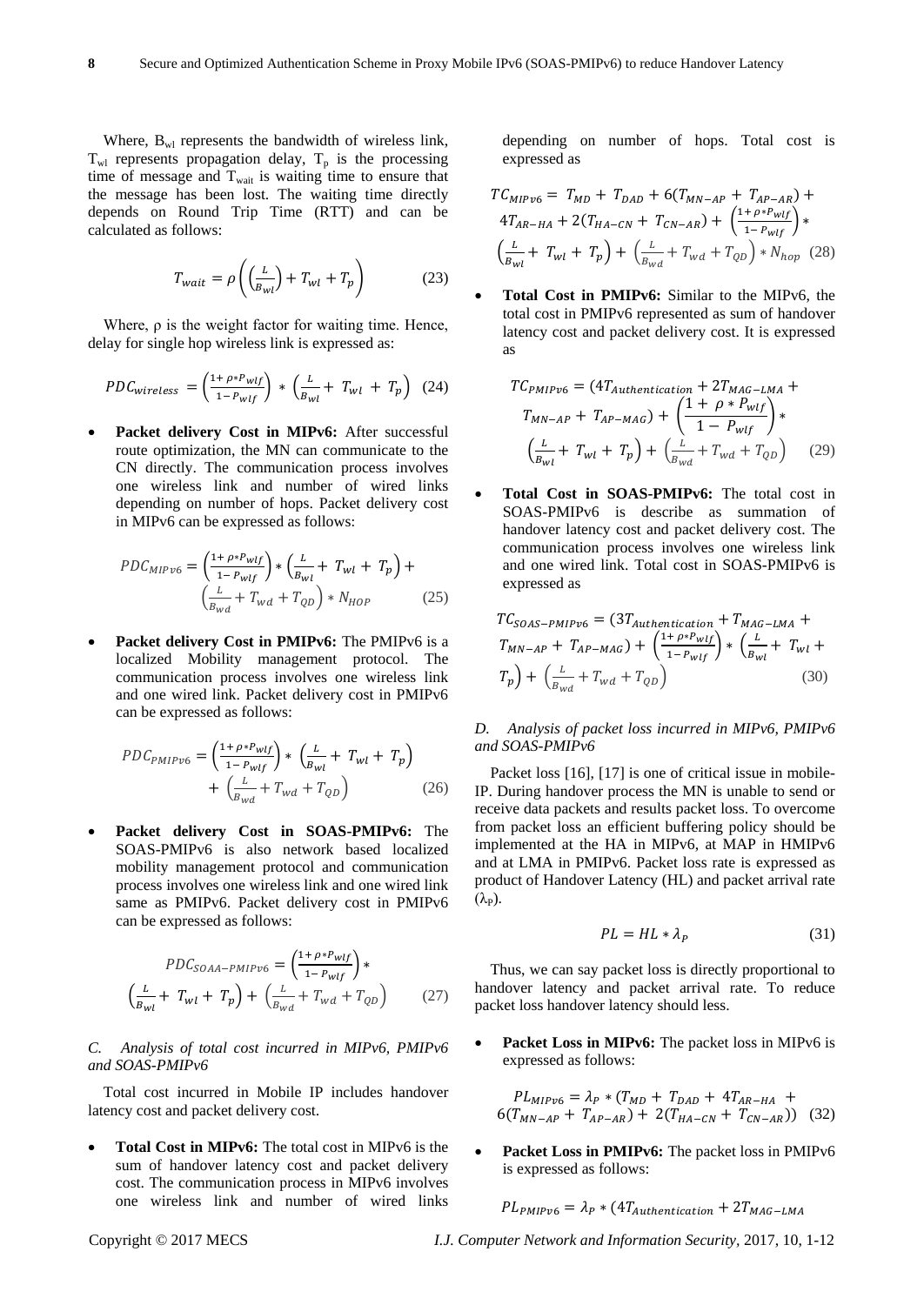$$
+T_{MN-AP} + T_{AP-MAG}) \tag{33}
$$

Packet Loss in SOAS-PMIPv6: The packet loss in SOAS-PMIPv6 is expressed as follows:

$$
PL_{SOAA-PMIPv6} = \lambda_P * (3T_{Authentication} + T_{MAG-LMA} + T_{MN-AP} + T_{AP-MAG})
$$
\n(34)

#### V. RESULSIS

This section deals with mathematical analysis of the handover latency cost, packet delivery cost, total cost and packet loss among MIPv6, PMIPv6 and SOAS-PMIPv6 schemes based on considerations in section III and Table-1[8], [10], [12], [13].

| Table 1. Symbolic Representation of Parameters and Their Default Values |
|-------------------------------------------------------------------------|
|-------------------------------------------------------------------------|

| <b>Symbols</b>                                 | <b>Meaning</b>                                                                                                                     | <b>Value</b> |
|------------------------------------------------|------------------------------------------------------------------------------------------------------------------------------------|--------------|
| $T_{MN-AP}$                                    | Signaling delay to between MN and AP over wireless links                                                                           | $10$ msec.   |
| $T_{AP-AR}$ / $T_{AP-MAC}$                     | Signaling delay between AP and AR over wired link OR Signaling delay between AP<br>and MAG over wired link                         | 2 msec.      |
| $T_{\rm AR\text{-}HA}/T_{\rm MAG\text{-}IMA}$  | Signaling delay between AR and FA over wired link OR Signaling delay MAG and<br>LMA over wired link                                | 10 msec.     |
| $T_{\rm AR\text{-}HA}$ $T_{\rm MAG\text{-}HA}$ | Signaling delay between the AR and the FA OR Signaling delay between the MAG<br>and the LMA                                        | 20 msec.     |
| $T_{CN-AR}$ $T_{CN-MAG}$                       | Signaling delay between the AR and the CN OR Signaling delay between the MAG<br>and the CN (without including HA in communication) | $20$ msec.   |
| $T_{HA-CN}$                                    | Signaling delay between the HA and the CN                                                                                          | 10 msec.     |
| T <sub>Authentication</sub>                    | Authentication Delay for the MN or the MAG at the MAG or the LMA respectively                                                      | 3 msec.      |
| $T_{\text{DAD}}$                               | Signaling delay during DAD process                                                                                                 | 1000 msec.   |
| $T_{MD}$                                       | Mean value of Movement-Detection Delay                                                                                             | 25 msec.     |
| MinInt                                         | Minimum interval between unsolicited multicast Router Advertisement                                                                | 30 msec.     |
| MaxInt                                         | Maximum interval between unsolicited multicast router advertisement                                                                | 70 msec.     |
| L                                              | Length of the packet                                                                                                               | 512 bytes    |
| $\mathbf{B}_{\rm wd}$                          | Bandwidth of wired link                                                                                                            | 1Gbps        |
| $B_{wl}$                                       | Bandwidth of wireless link                                                                                                         | 54 Mbps      |
| $T_{OD}$                                       | Average queuing delay of each router on the Internet                                                                               | $0.5$ msec.  |
| $T_{P}$                                        | Processing Time                                                                                                                    | $0.5$ msec.  |
| $T_{wl}$                                       | Propagation Delay                                                                                                                  | 2msec.       |
| $T_{wd}$                                       | Propagation Delay                                                                                                                  | $0.5$ msec.  |
| $\rho$                                         | Weight factor for waiting time                                                                                                     | $\mathbf{1}$ |
| $\mathbf{P}_{\text{wlf}}$                      | Probability of wireless link failure                                                                                               | $\cdot$ 1    |
| $N_{HOP}$                                      | Number of hops in wired link                                                                                                       | 3            |

#### *A. Impact of wireless link delay on handover latency*

The handover latency is a critical factor and depends on the signaling overhead. The communication signals are carried out by both wired as well as wireless links. The bandwidth of wireless is much lesser than the wired link and directly impacts on signaling delay. The chances of packet loss are more on wireless link than wired links. The retransmission of lost packets is a burden on network and network devices.

In MIPv6, the binding update process, the DAD process, and the route optimization process use wireless link to transmit the signals. The DAD process is extensively larger than any other delay and main cause of handover latency in MIPv6. The PMIPv6 and SOAS-PMIPv6 are least affected by wireless link delay because these protocols don't involves the MN in mobility related signaling. Fig. 9 shows the impact of wireless link delay on handover latency in MIPv6, PMIPv6 and SOAS-PMIPv6. The results shows that on increasing wireless link delay the handover latency also increases. The MIPv6 is most affected by wireless delay and SOAS-PMIPv6 is least affected.



Fig.9. Impact of Wireless Link Delay on Handover Latency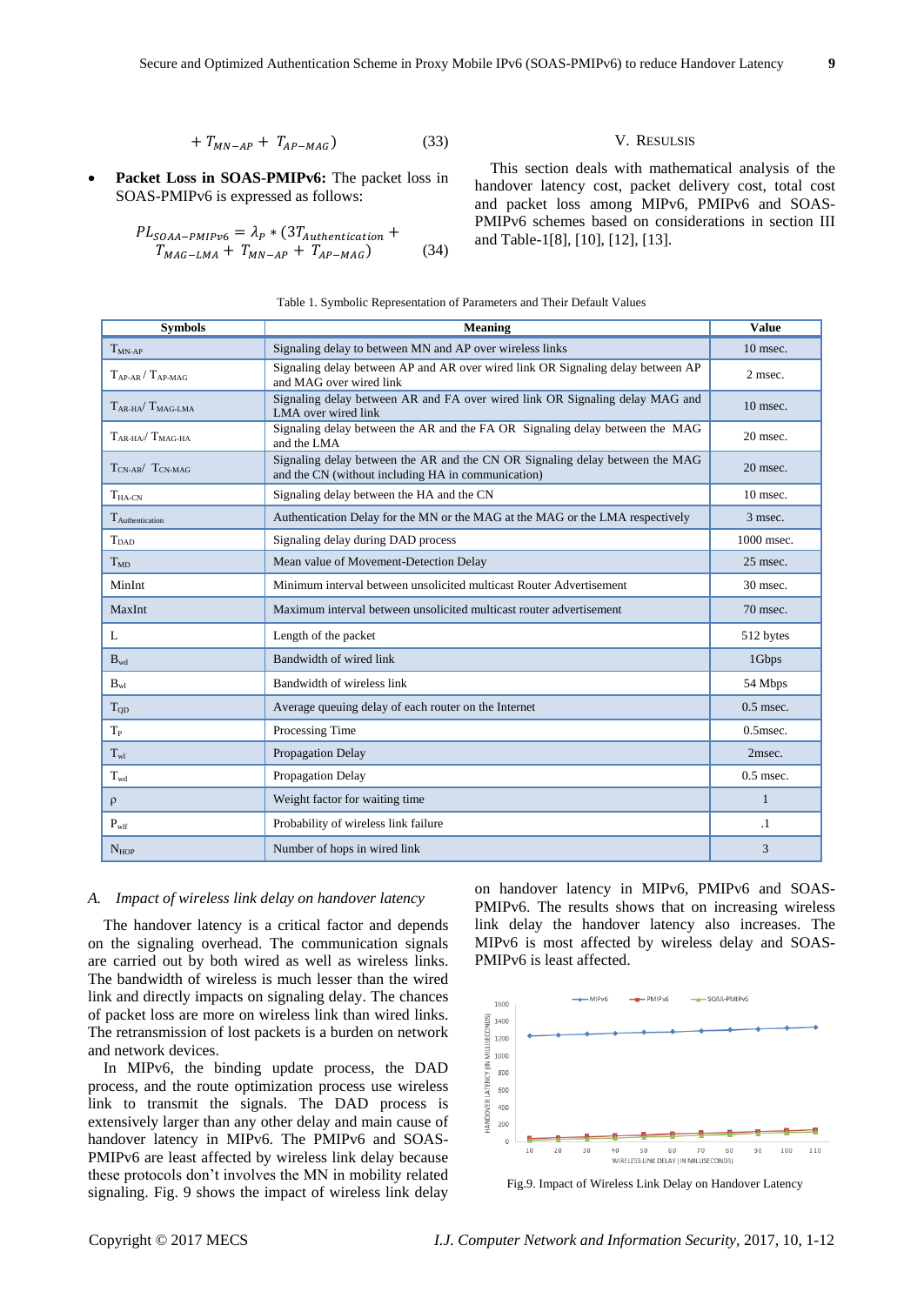# *B. Impact of delay on handover latency between MN and CN:*

The wired and wireless mediums are responsible for overall delay between the MN and the CN. The delay depends on  $(T_{MN-AP} + T_{AP-AR} + T_{AR-CN})$  factors. Fig. 10 shows the impact of delay MN and CN on handover latency. The result shows that the proposed SOAS-PMIPv6 scheme has least handover latency among existing MIPv6 and secure PMIPv6 protocol.



Fig.10. Impact of Wireless Link Delay on Handover Latency

In MIPv6, when a MN changes its subnet, it has to register itself with new CoA, to the HA and the CN. The PMIPv6 and the SOAS-PMIPv6 are based on localized mobility therefore no need to assign new IP address while the MN is roaming with in the LMD.

#### *C. Impact of Movement Detection on handover latency*

The PMPv6 and SOAS-PMIPv6 are localized mobility management protocols and these protocols don't required movement detection until the MN remains in the same LMD. On the other hand, the MIPv6 the handover latency is directly proportional to time taken in movement detection and care-of addresses assignment process. Fig. 11 shows the effect of movement detection on handover latency. The result shows that in MIPv6 the handover latency increases as the movement detection delay increases. On the other hand the PMIPv6 and SOAS-PMIPv6 protocols are not affected by movement detection.



Fig.11. Impact of Movement Detection Delay on Handover Latency

#### *D. Impact of increase in number of hops on wired link*

On increasing the number hops on wired links, the packet delivery cost and total cost also increase. This is because, as the number of intermediate increases the processing time at each router and tunneling time between routers also increases. The packet are investigated at each intermediate router before forwarding to next router. This process increases the queueing time at router.



Fig.12. Impact of Number of Hops on Packet Delivery Cost

Fig. 12 shows the impact of the number of hops on packet delivery cost. The MIPv6 has highest packet delivery cost, while PMIPv6 and SOAS-PMIPv6 have same packet delivery cost.

Fig. 13 shows the impact on total cost due to change in number of hops on wired links. The result shows MIPv6 is highly affected by change in number of hops on wired link. On the other hand, PMIPv6 and SOAS-PMIPv6 have no effect on total cost due to change in number of hops. Because all MAGs are at only one hop distance from the LMA.



Fig.13. Impact on Total Cost Due to Change in Number Hops Wired Link

#### *E. Impact of handover latency on packet loss*

Packet loss depends on various factors such as link bandwidth, movement detection, authentication, registration, etc. The packet loss depends on handover delay and packet arrival rate. Here, we have considered that sufficient amount of bandwidth available and it does not affect packet loss. Fig. 14 shows the effect on packet loss due to delay in wireless on MIPv6, PMIPv6 and SOAS-PMIPv6.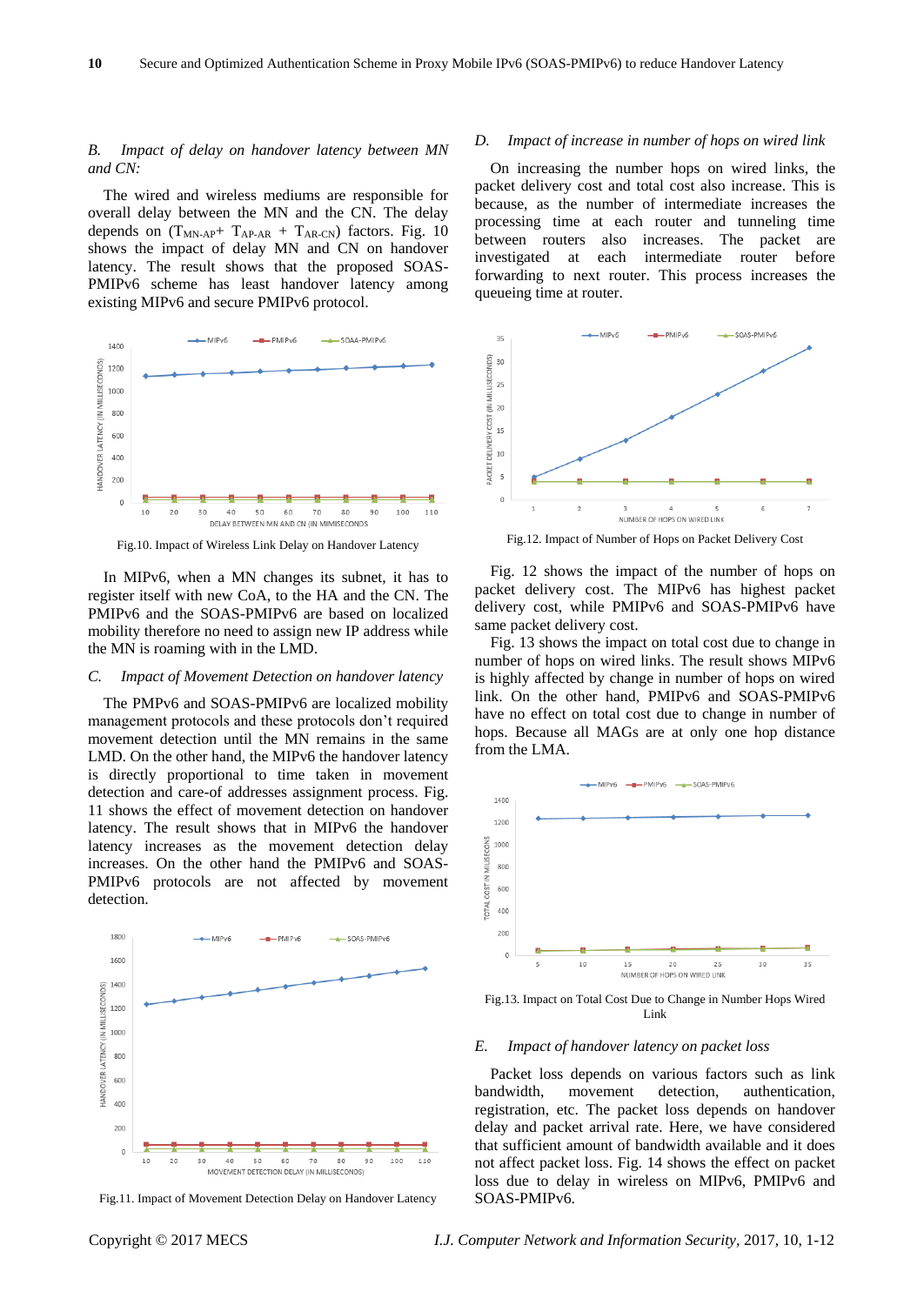

Fig.14. Impact of Wireless Link Delay on Packet Loss

Fig. 15 shows the effect on packet loss due to change in packet arrival rate on MIPv6, PMIPv6 and SOAS-PMIPv6.



Fig.15. Impact of Packet Arrival Rate on Packet Loss

#### VI. CONCLUSIONS

The extensive growth of mobile users increases the data traffic on Internet. The mobile users are permitted to move from one location to another by crossing network boundaries. Handover management is a critical issue in All-IP mobile networks. Researchers have proposed numerous IPv6-based mobility management protocols for secure communication. The incorporation of security module in mobility management protocols increases the signaling overhead and as a result number of packet loss also increases.

This paper we have done the comprehensive analytical evaluation of existing mobility management protocols such as MIPv6 and PMIPv6. Later on, we have proposed a secure and optimized scheme for secure mobility management in PMIPv6. The performance of the proposed protocol is compared with existing protocols on various metrics such as handover latency, packet delivery cost, total cost, and packet loss. The result shows that the proposed protocol is completely secure has a less signaling overhead than existing protocols. Due to less signaling overhead, the handover latency decreases significantly and as a result total cost also decreases. The packet loss is a critical issue in mobile IP. The prosed protocol decreases packet loss considerably. This results improvement in the performance of SOAS-PMIPv6 than other existing protocols. We can improve the performance of the protocol by associating buffer at network entities.

#### **REFERENCES**

- [1] C. Perkins, IP Mobility Support for IPv4, IETF RFC-3775, August 2002.
- [2] D. Johnson, C. Perkins, and J. Arkko, "Mobility Support in IPv6," IETF RFC-3775, June 2004.
- [3] R. Koodli, Mobile IPv6 Fast Handovers, IETF RFC-5568, July 2009.
- [4] H.Soliman, C.Castelluccia, K.El.Malk, L.Bellier, "Hierarchical Mobile IPv6 (HMIPv6) Mobility Management", IETF RFC-5380, October 2008.
- [5] S. Gundavelli, K. Leung, V. Devarapalli, K. Chowdhury, B. Patil, "Proxy Mobile IPv6", IETF RFC-5213, August 2008.
- [6] Seil Jeon, Sergio Figueiredo, Rui L. Aguiar, and Hyunseung Choo, "Distributed Mobility Management for the Future Mobile Networks: A Comprehensive Analysis of Key Design Options", IEEE Access, Vol. 5, pp: 11423 – 11436, June 2017.
- [7] J. Lee., Kamal Deep Singh, Jean-Marie Bonnin, "Mobile Data Offloading: A Host-Based Distributed Mobility Management Approach," IEEE Internet Computing, vol. 18, no. 1, pp: 20–29, February 2014.
- [8] Ki-Sik Kong, Wonjun Lee, Youn-Hee Han, Myung-Ki Shin, Heung Ryeol You, "Mobility management for all-IP mobile networks: mobile IPv6 vs. proxy mobile IPv6", IEEE Wireless Communications, Vol-15, Issue-2, pp: 36- 45, 2008.
- [9] Cho, Chulhee, Jae Young Choi, Jun Dong Cho, and Jongpil Jeong. "Design and performance analysis of a cost-effective proxy-LMA mobility management scheme in IP-based mobile networks with global mobility support", International Journal of Ad Hoc and Ubiquitous Computing, Vol. 21, Issue 4, 2016.
- [10] Christian Makaya, and Samuel Pierre, "An Analytical Framework for Performance Evaluation of IPv6-Based Mobility Management Protocols", IEEE Transactions on wireless communications, Vol. 7, No. 3, pp: 972-983, March 2008.
- [11] Vasu, Kantubukta, Sudipta Mahapatra, and Cheruvu Siva Kumar. "A Comprehensive Framework for Evaluating IPv6 Based Mobility Management Protocols", Wireless Personal Communications, Vol. 78, Issue 2, pp 943–977, September 2014.
- [12] Jong-Hyouk Lee and Thierry Ernst, "Lightweight Network Mobility within PMIPv6 for Transportation Systems", IEEE systems journal, vol. 5, No. 3, pp: 352- 362, September 2011
- [13] Jong-Hyouk Lee, Member, Jean-Marie Bonnin, Ilsun You, and Tai-Myoung Chung, "Comparative Handover Performance Analysis of IPv6 Mobility Management Protocols", IEEE Transactions on Industrial Electronics, Vol. 60, Issue 3, March 2013.
- [14] Jong-Hyouk Lee, T Ernst, N Chilamkurti, Performance analysis of PMIPv6-based network mobility for intelligent transportation systems. [IEEE Transactions on Vehicular](http://ieeexplore.ieee.org/xpl/RecentIssue.jsp?punumber=25)  [Technology](http://ieeexplore.ieee.org/xpl/RecentIssue.jsp?punumber=25) Vol. 61, Issue 1, pp: 74–85, 2012.
- [15] Jyoti Madaan, Indu Kashyap,"Vertical Handoff with Predictive Received Signal Strength in Next Generation Wireless Network", International Journal of Computer